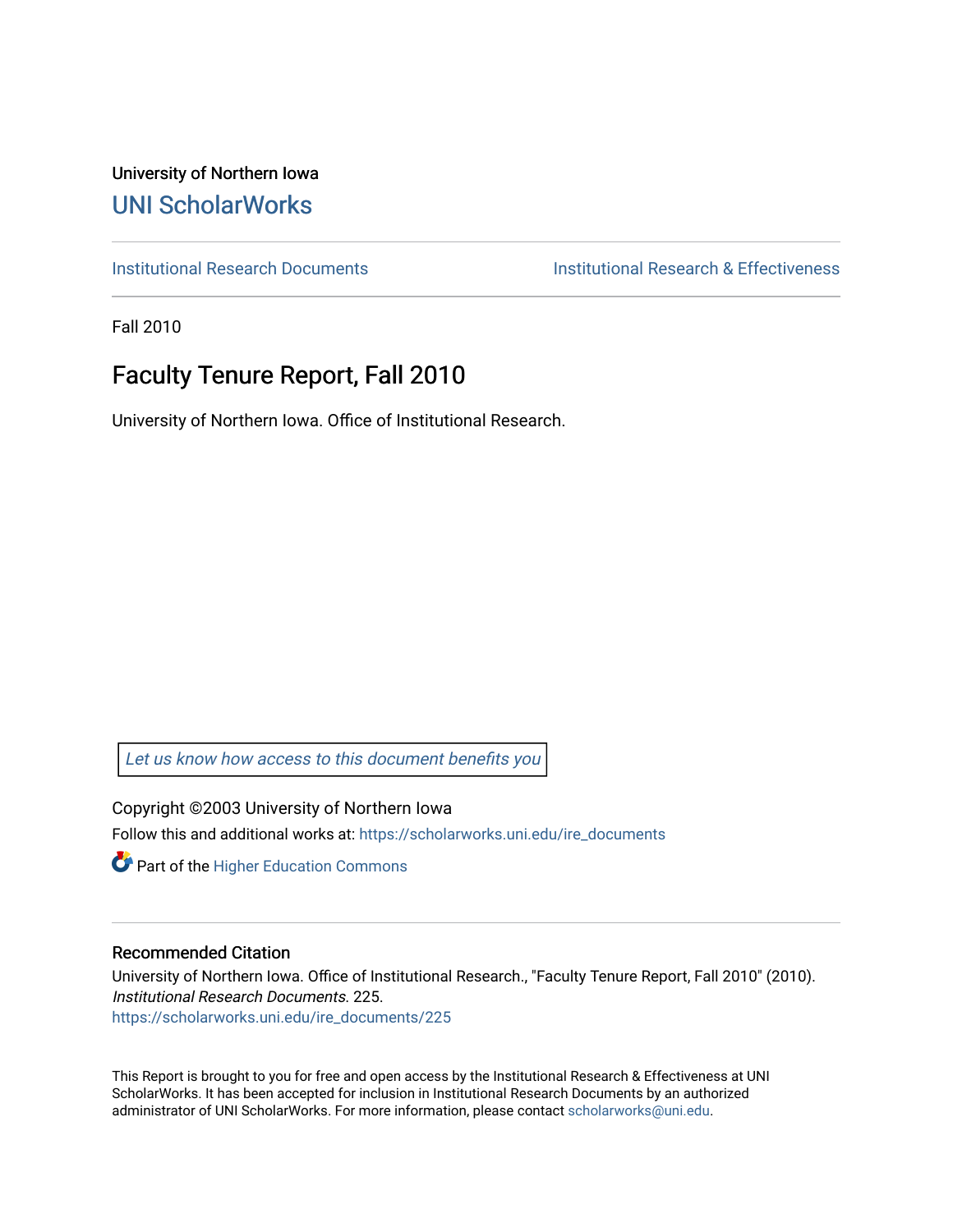#### **Table 1**

**Tenured Faculty and Non-Tenured Faculty on Tenure Track**

**University of Northern Iowa: Fall 2010**

| <b>College Total</b>           | 23 | $\bf{0}$  | 22 | 3         |   |           |            |    | 35   | 8        | 11     |          | 8        |    | 44 | 11        | າ | n.        | 46 | 11     | 27    | 80.7                | 54.8    |
|--------------------------------|----|-----------|----|-----------|---|-----------|------------|----|------|----------|--------|----------|----------|----|----|-----------|---|-----------|----|--------|-------|---------------------|---------|
| Other                          | 0  | 0         |    | 0         | 0 | $\Omega$  | 0          | 0  | 0    |          |        |          |          | 0  |    |           |   |           |    | 0      | 0     | 100.0               | 100.0   |
| Marketing                      | 2  | 0         | 5  |           | 0 | 0         |            | 0  |      | $\Omega$ | 0      | $\Omega$ | 3        | 0  |    |           |   |           |    | 0      | 3     | 100.0               | 70.0    |
| Management                     |    | 0         | 6  |           | 0 | 5.        |            | 0  | 8    | 3        | 5      |          |          | 5  | 12 | 6         |   |           | 13 | 6      | 11    | 68.4                | 43.3    |
| Finance                        | 4  | 0         |    |           | 0 |           | 0          | 0  | 6    | 3        | 0      |          |          |    | 6  | 3         | 0 | 0         | 6  | 3      | 4     | 66.7                | 46.2    |
| Economics                      | 5  | 0         | 6  |           | 0 | 0         |            | 0  | 9    | 0        |        | $\Omega$ | 3        | 0  |    |           | 0 |           | 11 | 0      | -2    | 100.0               | 84.6    |
| Accounting                     | 5  | 0         |    |           |   |           |            |    |      |          | 3      |          |          |    |    |           |   |           | 8  |        |       | 80.0                | 47.1    |
| <b>Business Administration</b> |    | NT        |    | NΤ        |   | ΝĪ        |            | N٦ |      |          |        | N        |          | N٦ |    | N٦        |   | N٦        |    | N٦     | Other | Tenured             | Tenured |
| COLLEGE/DEPARTMENT             |    | Professor |    | Professor |   | Professor | Instructor |    | Male |          | Female |          | Minority |    |    | Full-time |   | Part-time |    | Totals |       | Faculty             | Faculty |
|                                |    |           |    | Assoc.    |   | Asst.     |            |    |      |          |        |          |          |    |    |           |   |           |    |        |       | <b>Tenure Track</b> | Total   |
|                                |    |           |    |           |   |           |            |    |      |          |        |          |          |    |    |           |   |           |    |        |       | % of                | $%$ of  |

|                                                         |    |           |                   |           |          |           |    |            |    |      |        |    |   |          |     |           |           |    |     |          |          | $%$ of              | % of    |
|---------------------------------------------------------|----|-----------|-------------------|-----------|----------|-----------|----|------------|----|------|--------|----|---|----------|-----|-----------|-----------|----|-----|----------|----------|---------------------|---------|
|                                                         |    |           |                   | Assoc.    |          | Asst.     |    |            |    |      |        |    |   |          |     |           |           |    |     |          |          | <b>Tenure Track</b> | Total   |
| <b>COLLEGE/DEPARTMENT</b>                               |    | Professor |                   | Professor |          | Professor |    | Instructor |    | Male | Female |    |   | Minority |     | Full-time | Part-time |    |     | Totals   |          | Faculty             | Faculty |
| Education                                               |    | N٦        |                   | N٦        |          | NΊ        |    | N٦         |    |      |        | N  |   | N٦       |     |           |           | N٦ |     | ΝT       | Other    | Tenured             | Tenured |
| Curriculum & Instruction                                |    | $\Omega$  | $12 \overline{ }$ |           |          |           | 6  | 0          | g  |      | 18     |    |   | $\Omega$ | 21  |           | 6         |    | 27  |          | 12       | 93.1                | 65.9    |
| Educational Leadership, Counseling & Postsecondary Edu. | 2  |           | 4                 | 0         |          |           | 0  | 0          | 5  |      |        |    | 0 | $\Omega$ |     |           |           |    | 6   |          |          | 85.7                | 75.0    |
| Educational Psychology & Foundations                    | 3  |           | 10                | $\Omega$  | 2        |           | 0  | $\Omega$   |    |      | 8      |    | 0 |          | 15  |           | 0         | 0  | 15  |          |          | 88.2                | 62.5    |
| School of Health, Physical Education & Leisure Services | 13 |           | 14                | $\Omega$  | $\Omega$ |           |    |            | 15 | 4    | 14     | 4  |   |          | 22  | 8         |           | 0  | 29  | 8        | 17       | 78.4                | 53.7    |
| <b>Special Education</b>                                | 5  |           |                   | 0         | 0        | 4         |    | 0          |    |      | 5      |    |   | 0        |     | 4         | $\Omega$  |    |     | 4        | 3        | 63.6                | 50.0    |
| Teaching                                                | 0  |           |                   | 0         | 3        | $\Omega$  |    |            |    | 0    | 9      |    | 0 | $\Omega$ | g   |           |           |    |     |          | 8        | 91.7                | 55.0    |
| Price Lab. School                                       | 2  | $\Omega$  |                   | 0         |          |           | 18 |            |    |      | 15     | 8  |   | $\Omega$ | 19  | 8         | 3         |    | 22  | 9        | 22       | 71.0                | 41.5    |
| Other                                                   |    | $\Omega$  |                   | 0         | $\Omega$ | 0         | 0  | 0          |    |      |        |    |   | $\Omega$ |     | 0         | $\Omega$  |    |     | $\Omega$ | $\Omega$ | 100.0               | 100.0   |
| <b>College Total</b>                                    | 33 |           | 44                |           | 8        | 17        | 34 | 9          | 48 |      | 71     | 20 |   |          | 100 | 26        | 19        |    | 119 | 27       | 70       | 81.5                | 55.1    |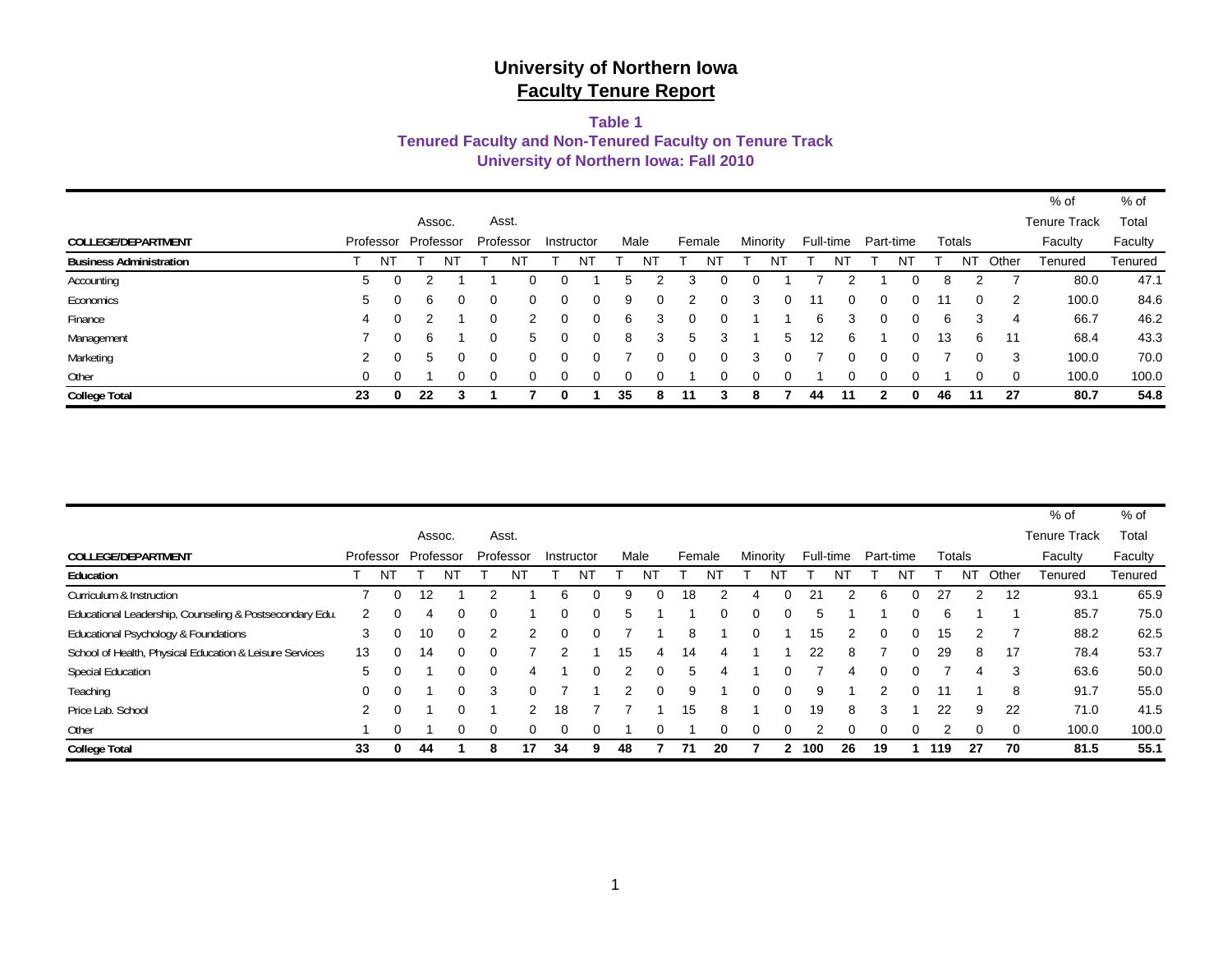#### **University of Northern Iowa: Fall 2010 Tenured Faculty and Non-Tenured Faculty on Tenure Track Table 1 (Cont.)**

|                                             |    |           |          |           |          |           |   |            |      |    |          |          |          |               |           |    |           |          |     |                  |          | % of                | % of    |
|---------------------------------------------|----|-----------|----------|-----------|----------|-----------|---|------------|------|----|----------|----------|----------|---------------|-----------|----|-----------|----------|-----|------------------|----------|---------------------|---------|
|                                             |    |           |          | Assoc.    |          | Asst.     |   |            |      |    |          |          |          |               |           |    |           |          |     |                  |          | <b>Tenure Track</b> | Total   |
| COLLEGE/DEPARTMENT                          |    | Professor |          | Professor |          | Professor |   | Instructor | Male |    | Female   |          | Minority |               | Full-time |    | Part-time |          |     | Totals           |          | Faculty             | Faculty |
| <b>Humanities and Fine Arts</b>             |    | ΝI        |          | NT        |          | NT        |   | NĪ         |      | NT |          | ΝT       |          | N             |           | N1 |           |          |     | $N^{\mathsf{T}}$ | Other    | Tenured             | Tenured |
| Art                                         | 9  | 0         |          |           | 0        |           |   | 0          | 8    |    |          | з        |          |               | 10        |    |           |          | 10  | 4                | 5        | 71.4                | 52.6    |
| <b>Communication Sciences and Disorders</b> | 2  | $\Omega$  | 3        |           | $\Omega$ | 3         |   | $\Omega$   | 3    |    | 2        | っ        | O.       | 0             | 5         | 3  | ∩         | $\Omega$ | 5   | 3                | 9        | 62.5                | 29.4    |
| <b>Communication Studies</b>                | 8  | $\Omega$  | 11       | 0         | $\Omega$ | 3         | 0 | $\Omega$   | 5    |    | 14       | 2        | 4        |               | 18        | 3  |           | $\Omega$ | 19  | 3                | 14       | 86.4                | 52.8    |
| English Language & Literature               | 9  | $\Omega$  | 9        |           |          | 4         |   | 0          | 13   | 2  |          |          | 4        | $\Omega$      | 20        | 4  | $\Omega$  | $\Omega$ | 20  | 4                | 17       | 83.3                | 48.8    |
| Modern Languages                            | 3  | $\Omega$  | 8        |           | $\Omega$ |           |   | 0          | 3    |    | 8        | $\Omega$ | 3        | $\Omega$      | 11        |    | ∩         | $\Omega$ | 11  |                  |          | 91.7                | 57.9    |
| Philosophy & Religion                       | 4  | $\Omega$  | 9        | 0         | $\Omega$ | $\Omega$  | 0 | $\Omega$   | 8    | 0  | 5        | $\Omega$ |          | $\Omega$      | 13        | 0  | $\Omega$  | $\Omega$ | 13  | $\Omega$         |          | 100.0               | 92.9    |
| School of Music                             | 11 | $\Omega$  | 8        |           |          | 12        |   | $\Omega$   | 14   |    |          | 5        |          | $\mathcal{P}$ | 20        | 12 |           | $\Omega$ | 21  | 12               | 16       | 63.6                | 42.9    |
| Theatre                                     | 4  | $\Omega$  | 5        |           | $\Omega$ | 2         |   | 0          | 5    |    |          |          |          | 0             | 9         | ົ  | $\Omega$  | $\Omega$ | 9   | 2                |          | 81.8                | 75.0    |
| Other                                       |    | $\Omega$  | $\Omega$ |           | $\Omega$ | $\Omega$  |   | $\Omega$   |      | 0  | $\Omega$ | $\Omega$ |          | 0             |           | 0  | $\Omega$  | $\Omega$ |     | $\Omega$         | $\Omega$ | 100.0               | 100.0   |
| <b>College Total</b>                        | 51 | 0         | 54       |           |          | 29        |   | 0          | 60   | 14 | 49       | 15       | 13       | 4             | 107       | 29 |           |          | 109 | 29               | 70       | 79.0                | 52.4    |

|                           |                |           |          |           |          |           |   |            |      |    |        |          |    |          |           |    |           |    |    |               |                | $%$ of              | % of    |
|---------------------------|----------------|-----------|----------|-----------|----------|-----------|---|------------|------|----|--------|----------|----|----------|-----------|----|-----------|----|----|---------------|----------------|---------------------|---------|
|                           |                |           |          | Assoc.    |          | Asst.     |   |            |      |    |        |          |    |          |           |    |           |    |    |               |                | <b>Tenure Track</b> | Total   |
| <b>COLLEGE/DEPARTMENT</b> |                | Professor |          | Professor |          | Professor |   | Instructor | Male |    | Female |          |    | Minority | Full-time |    | Part-time |    |    | Totals        |                | Faculty             | Faculty |
| <b>Natural Sciences</b>   |                | NT        |          | N         |          | NΤ        |   | ΝI         |      | N1 |        | N        |    | N1       |           |    |           | NT |    | ΝT            | Other          | Tenured             | Tenured |
| Biology                   | 10             | $\Omega$  | 8        | $\Omega$  |          |           | O |            | 12   | 6  | 6      |          |    |          | 16        |    |           | 0  | 18 |               | 6              | 72.0                | 58.1    |
| Chemistry & Biochemistry  | 5              |           | 5        | 0         |          | 3         | 0 |            | 8    | 3  |        | $\Omega$ |    |          | 9         | 3  |           | 0  | 10 | 3             | 4              | 76.9                | 58.8    |
| <b>Computer Science</b>   | 2              | 0         | 6        | 0         | $\Omega$ | $\Omega$  | 0 | $\Omega$   | 8    | 0  |        | 0        |    |          | 8         | 0  | 0         | 0  | 8  | $\Omega$      |                | 100.0               | 88.9    |
| Earth Science             | 6              |           |          | 0         | $\Omega$ |           | O |            | 6    | 2  |        | 0        |    |          |           |    |           | 0. |    | $\mathcal{P}$ | $\overline{2}$ | 77.8                | 63.6    |
| Industrial Technology     | 9              | 0         | 4        | 0         | $\Omega$ | 4         |   |            | 13   | 2  |        | 2        | 3  | 3        |           |    |           | 0  | 13 | 4             | 10             | 76.5                | 48.1    |
| <b>Mathematics</b>        | 9              | 0         | 8        | 0         | 0        |           |   |            | 12   | 6  | 6      |          | 5  |          | 14        |    |           | 0  | 18 |               | 9              | 72.0                | 52.9    |
| Physics                   | 6              | 0         |          | 0         | 0        | 3         | 0 |            |      | 3  |        | 0        | 2  |          | 6         | 3  |           | 0  |    | 3             | $\overline{2}$ | 70.0                | 58.3    |
| Other                     | $\overline{2}$ | $\Omega$  | $\Omega$ | 0         | $\Omega$ | 0         | 0 |            | 2    | 0  |        | 0        |    |          |           |    |           |    | 2  | 0             | 2              | 100.0               | 50.0    |
| <b>College Total</b>      | 49             |           | 33       | 0         | 0        | 26        |   |            | 68   | 22 | 15     |          | 15 |          | 72        | 26 | 11        |    | 83 | 26            | 36             | 76.1                | 57.2    |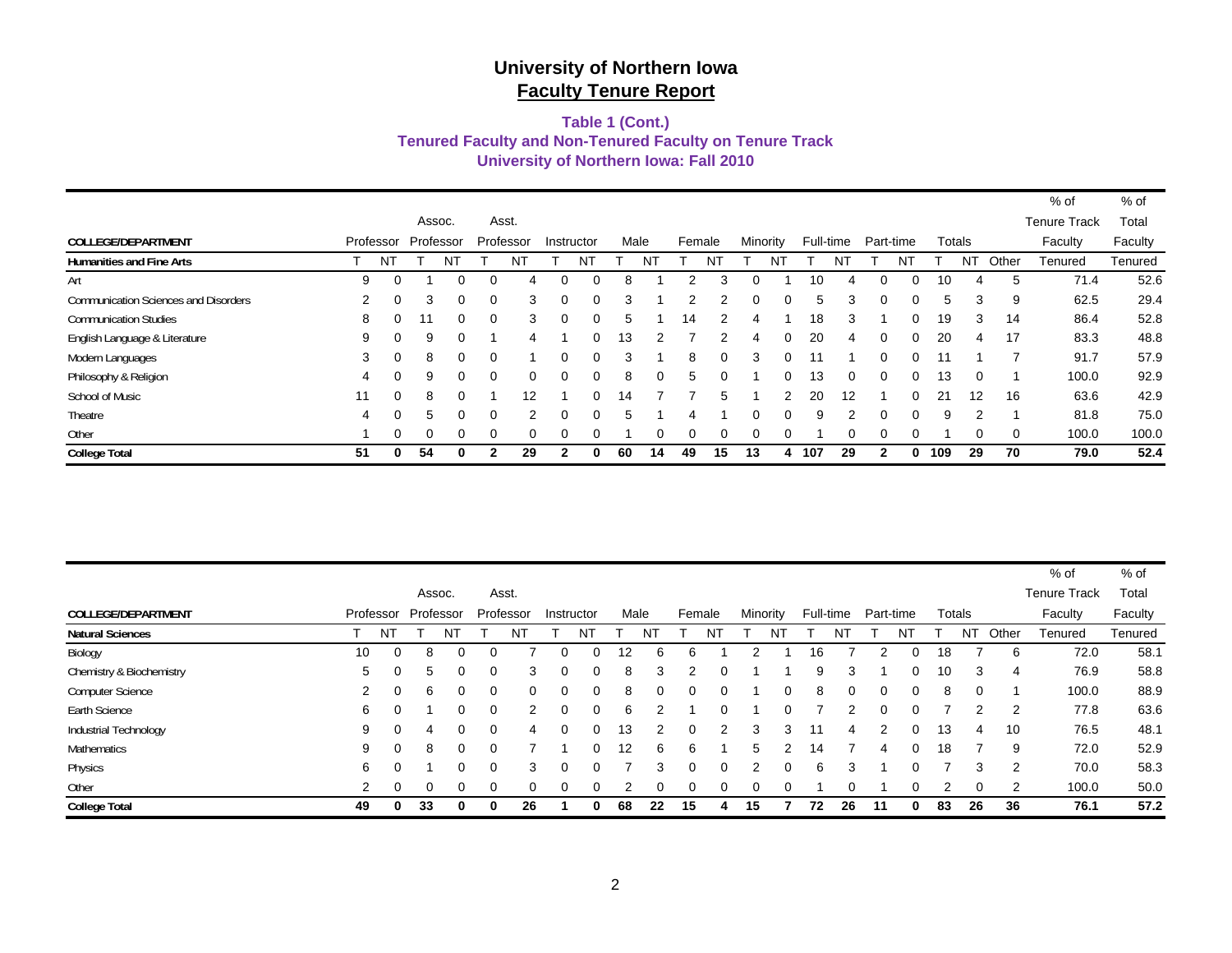#### **Tenured Faculty and Non-Tenured Faculty on Tenure Track University of Northern Iowa: Fall 2010 Table 1 (Cont.)**

|                                        |    |           |           |          |          |           |          |            |      |   |        |          |    |          |           |    |           |          |    |          |          | % of                | % of    |
|----------------------------------------|----|-----------|-----------|----------|----------|-----------|----------|------------|------|---|--------|----------|----|----------|-----------|----|-----------|----------|----|----------|----------|---------------------|---------|
|                                        |    |           | Assoc.    |          |          | Asst.     |          |            |      |   |        |          |    |          |           |    |           |          |    |          |          | <b>Tenure Track</b> | Total   |
| COLLEGE/DEPARTMENT                     |    | Professor | Professor |          |          | Professor |          | Instructor | Male |   | Female |          |    | Minority | Full-time |    | Part-time |          |    | Totals   |          | Faculty             | Faculty |
| <b>Social and Behavioral Sciences</b>  |    | -N.       |           | N.       |          | N         |          | N          |      | N |        |          |    | N        |           | N  |           |          |    | N٦       | Other    | Tenured             | Tenured |
| Geography                              | 4  | ∩         | 4         |          |          |           |          |            |      |   |        |          |    |          |           |    |           |          | 8  |          | 4        | 80.0                | 25.0    |
| History                                | 9  |           | 12        | 0        | $\Omega$ |           | ი        | $\Omega$   | 15   |   | 6      |          |    |          | 19        | 2  |           |          | 21 | 2        | 5        | 91.3                | 22.2    |
| <b>Political Science</b>               | 2  | $\Omega$  | 5         | 0        | $\Omega$ | 5         | 0        | $\Omega$   | 5    | 2 |        | 3        | 3  | 0        |           | 5  |           |          |    | 5        | 3        | 58.3                | 38.5    |
| Psychology                             |    | $\Omega$  | 8         | 0        | $\Omega$ | 3         | $\Omega$ | 0          | 10   |   | 5      |          | o  | $\Omega$ | 14        | 3  |           |          | 15 | 3        |          | 83.3                | 42.9    |
| School of Applied Human Sciences       | 2  | $\Omega$  | 5         | 0        | $\Omega$ | 5         | $\Omega$ | $\Omega$   | 4    | 0 | 3      | 5        |    |          |           | 5  |           |          |    | 5        | 10       | 58.3                | 25.0    |
| Social Work                            | 5  |           | 5         | 0        | $\Omega$ | 2         | 0        | $\Omega$   | 5    | 0 | 5      |          |    |          | 9         | 2  |           | 0        | 10 | 2        | 8        | 83.3                | 16.7    |
| Sociology, Anthropology, & Criminology | 4  | $\Omega$  | 9         | $\Omega$ | $\Omega$ |           | 0        | $\Omega$   | 8    | 3 | 5      | 4        |    |          | 12        |    |           | 0        | 13 |          | 2        | 65.0                | 43.8    |
| Other                                  | 4  | $\Omega$  | $\Omega$  | 0        | $\Omega$ | $\Omega$  | 0        | $\Omega$   | 2    |   |        | $\Omega$ | 0  | ∩        | 4         |    | ∩         | $\Omega$ | 4  | $\Omega$ | $\Omega$ | 100.0               | $\sim$  |
| <b>College Total</b>                   | 37 | 0         | 48        | 0        | 0        | 26        | 0        | 0          | 56   | 9 | 29     | 17       | 10 | 3        | 80        | 26 |           |          | 85 | 26       | 33       | 76.6                | 59.0    |

| UNIVERSITY TOTAL | 196 | 0        | 218                 | 4        | 12 | 107           | 37       | 11         | 279  | 61       | 184    | 61       | -54      |          | 24 423 | 121       | 40       |           | 463 | 122      | 239   | 79.1                | 56.2    |
|------------------|-----|----------|---------------------|----------|----|---------------|----------|------------|------|----------|--------|----------|----------|----------|--------|-----------|----------|-----------|-----|----------|-------|---------------------|---------|
|                  | 3   | 0        | 17                  | 0        |    |               | 0        |            | 12   |          | 9      |          |          |          | 20     | 3         |          | 0         | 21  | 3        | -3    | 87.5                | 77.8    |
| Total            |     |          |                     |          |    | $\mathbf{z}$  |          |            |      |          |        |          |          |          |        |           |          |           |     |          |       |                     |         |
| Other            |     | $\Omega$ | 5                   | $\Omega$ |    | $\Omega$      | $\Omega$ | $\Omega$   | 5    | $\Omega$ | -2     | $\Omega$ |          | $\Omega$ |        | 0         | $\Omega$ | 0         |     | $\Omega$ | -3    | 100.0               | 70.0    |
| Library          |     |          | 12                  | 0        |    | $\mathcal{P}$ | 0        |            |      |          |        |          |          |          | 13     |           |          | 0         | 14  | 3        | 0     | 82.4                | 82.4    |
|                  |     | NT       |                     | NT       |    | Νl            |          | N1         |      |          |        | N1       |          | NT       |        | NT        |          | NT        |     | NT       | Other | Tenured             | Tenured |
|                  |     |          | Professor Professor |          |    | Professor     |          | Instructor | Male |          | Female |          | Minority |          |        | Full-time |          | Part-time |     | Totals   |       | Faculty             | Faculty |
|                  |     |          | Assoc.              |          |    | Asst.         |          |            |      |          |        |          |          |          |        |           |          |           |     |          |       | <b>Tenure Track</b> | Total   |
|                  |     |          |                     |          |    |               |          |            |      |          |        |          |          |          |        |           |          |           |     |          |       | % of                | % of    |

Report Prepared by Office of Institutional Research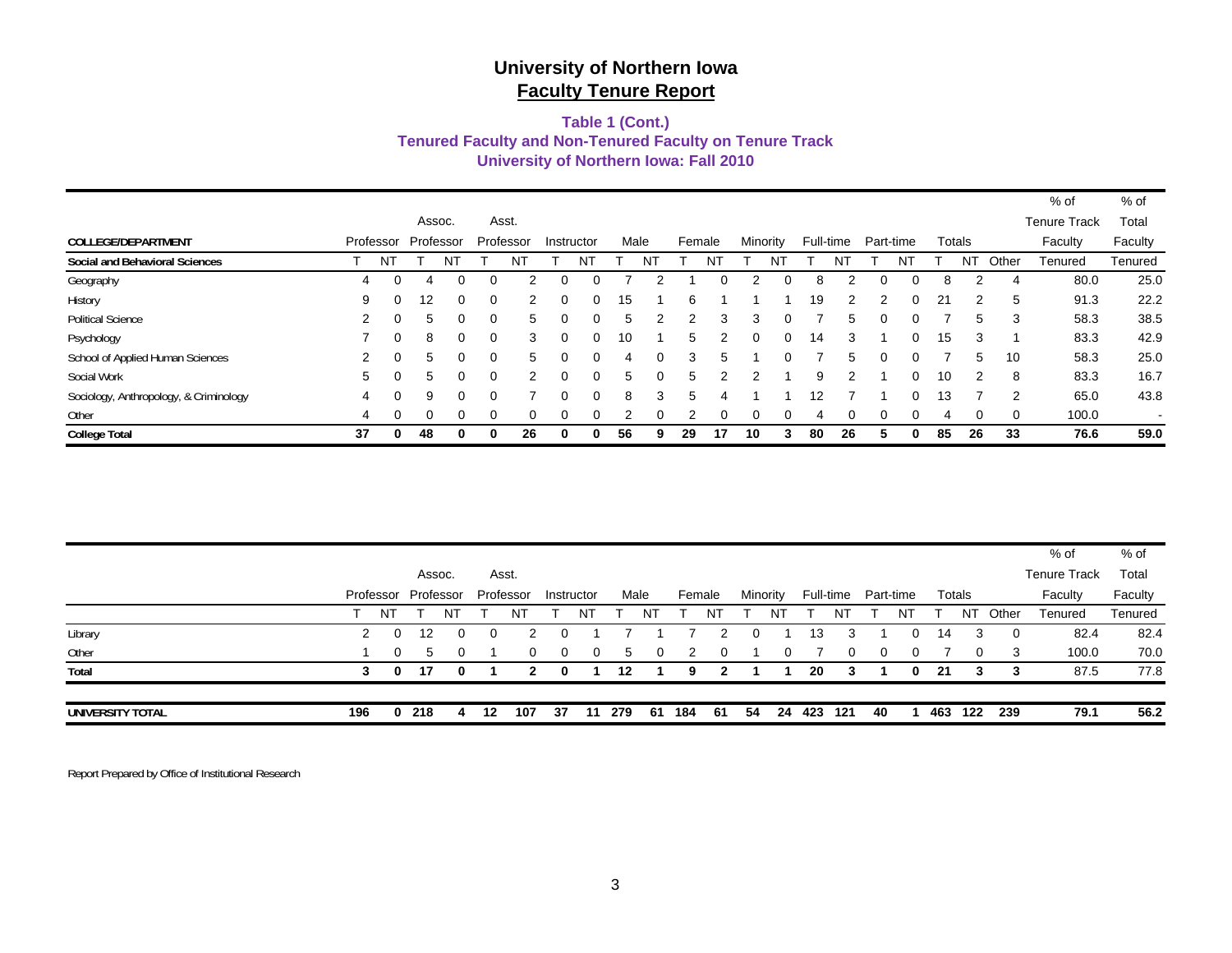#### **Table 2 Faculty Not on Tenure Track University of Northern Iowa: Fall 2010**

|                                |           |           | Other      |      |              |          |           |           |       |
|--------------------------------|-----------|-----------|------------|------|--------------|----------|-----------|-----------|-------|
| COLLEGE/DEPARTMENT             | Adjunct/  | Visiting/ | Non-Tenure |      |              |          |           |           |       |
| <b>Business Administration</b> | Temporary | Term      | Track      | Male | Female       | Minority | Full-time | Part-time | Total |
| Accounting                     |           |           | 0          | ა    |              |          |           |           |       |
| Economics                      |           |           | 0          |      |              |          |           |           |       |
| Finance                        |           |           | 0          |      |              | 0        |           |           | 4     |
| Management                     | 9         |           | 0          | 6    | <sub>5</sub> |          |           |           | 11    |
| Marketing                      |           |           | $\Omega$   |      |              |          |           |           |       |
| <b>College Total</b>           | 19        |           |            | 16   | 11           |          |           | 19        | 27    |

|                                                         |           |           | Other      |      |        |          |           |           |       |
|---------------------------------------------------------|-----------|-----------|------------|------|--------|----------|-----------|-----------|-------|
| COLLEGE/DEPARTMENT                                      | Adjunct/  | Visiting/ | Non-Tenure |      |        |          |           |           |       |
| Education                                               | Temporary | Term      | Track      | Male | Female | Minority | Full-time | Part-time | Total |
| Curriculum & Instruction                                | 8         | 4         | $\Omega$   |      | 10     |          | 6         | n         | 12    |
| Educational Leadership, Counseling & Postsecondary      |           |           | 0          |      | 0      |          | 0         |           |       |
| Educational Psychology & Foundations                    |           |           | 0          |      | 6      |          | 0         |           |       |
| School of Health, Physical Education & Leisure Services | 11        | 6         | 0          |      | 13     |          |           | 10        | 17    |
| <b>Special Education</b>                                |           |           | 0          |      | 0      |          |           |           |       |
| Teaching                                                |           |           | 0          |      | 6      |          | 5         |           |       |
| Price Lab. School                                       | 21        |           |            |      | 13     |          | 15        |           | 22    |
| <b>College Total</b>                                    | 54        | 16        | 0          | 22   | 48     |          | 35        | 35        | 70    |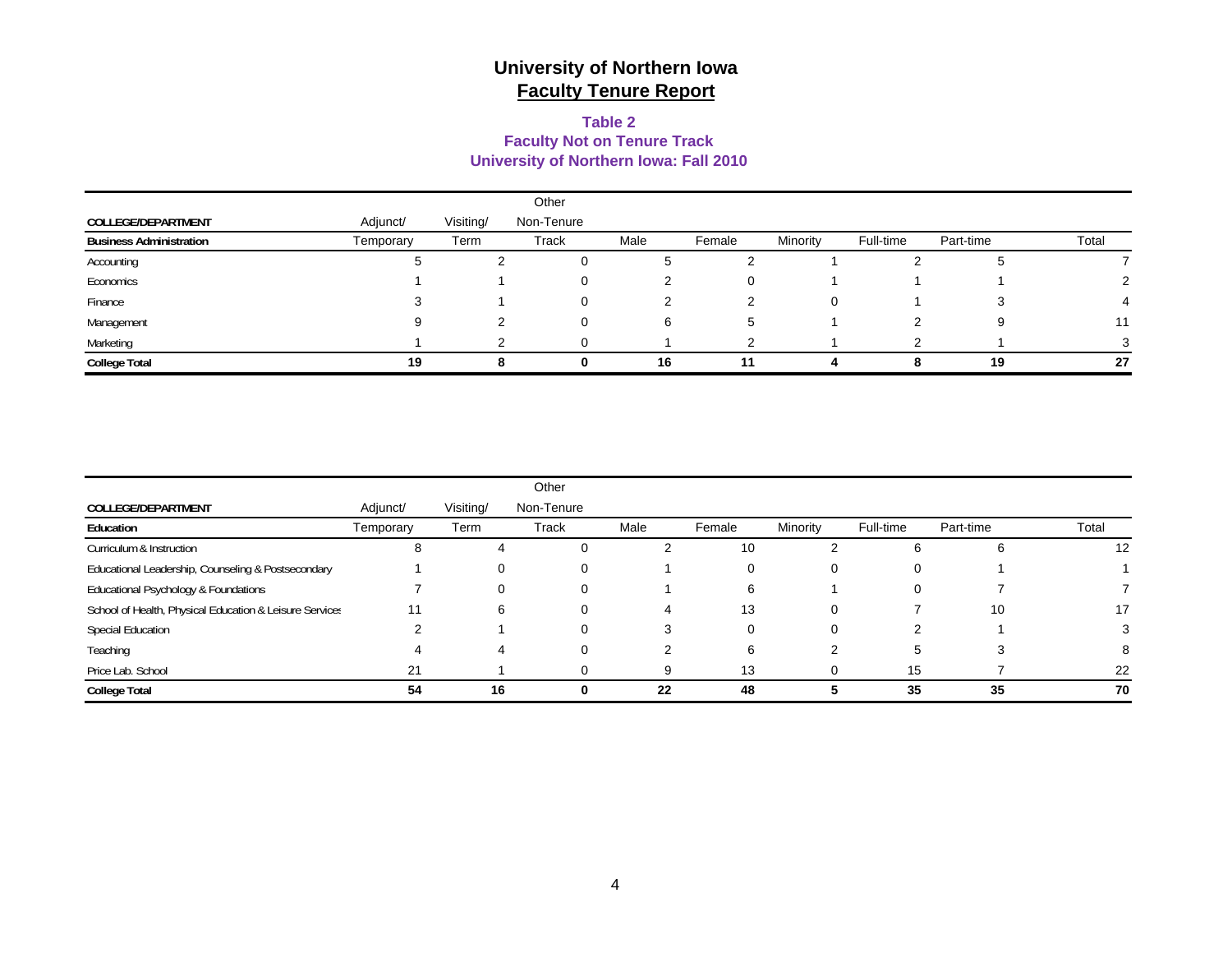#### **University of Northern Iowa: Fall 2010 Faculty Not on Tenure Track Table 2 (Cont.)**

|                                             |           |           | Other      |      |          |            |           |           |       |
|---------------------------------------------|-----------|-----------|------------|------|----------|------------|-----------|-----------|-------|
| COLLEGE/DEPARTMENT                          | Adjunct/  | Visiting/ | Non-Tenure |      |          |            |           |           |       |
| <b>Humanities and Fine Arts</b>             | Temporary | Term      | Track      | Male | Female   | Minority   | Full-time | Part-time | Total |
| Art                                         |           |           | 0          |      |          |            | 5         |           |       |
| <b>Communication Sciences and Disorders</b> |           |           | 0          | 0    | 9        | 0          |           | ŏ         |       |
| <b>Communication Studies</b>                | 11        |           | 0          | 5    | 9        |            |           |           | 14    |
| English Language & Literature               | 17        |           | 0          |      | 13       |            | 4         | 13        | 17    |
| Modern Languages                            |           |           | $\Omega$   |      | 3        | $\sqrt{2}$ | 2         | 5         |       |
| Philosophy & Religion                       |           |           | $\Omega$   |      | $\Omega$ | 0          | 0         |           |       |
| School of Music                             | 13        |           | 0          | 9    |          |            | 5         | 11        | 16    |
| Theatre                                     |           |           | $\Omega$   |      |          |            |           |           |       |
| <b>College Total</b>                        | 59        | 11        |            | 24   | 46       |            | 23        | 47        | 70    |

|                           |           |           | Other      |      |        |          |           |           |       |
|---------------------------|-----------|-----------|------------|------|--------|----------|-----------|-----------|-------|
| <b>COLLEGE/DEPARTMENT</b> | Adjunct/  | Visiting/ | Non-Tenure |      |        |          |           |           |       |
| <b>Natural Sciences</b>   | Temporary | Term      | Track      | Male | Female | Minority | Full-time | Part-time | Total |
| Biology                   |           | 3         | 0          |      |        | 0        |           |           | 6     |
| Chemistry & Biochemistry  |           |           | 0          | ⌒    |        |          |           |           |       |
| Computer Science          |           | $\Omega$  | $\Omega$   |      | 0      | 0        |           |           |       |
| Earth Science             |           | 0         | 0          | ⌒    |        | 0        | $\Omega$  |           |       |
| Industrial Technology     |           |           | 0          | 9    |        |          | ⌒         |           | 10    |
| Mathematics               |           | 0         | $\Omega$   | 3    | 6      | 0        | З         | n         | 9     |
| Physics                   |           | 0         | 0          |      |        |          | 0         |           |       |
| Other                     |           | 0         | 0          |      |        | 0        | $\Omega$  |           |       |
| <b>College Total</b>      | 31        | 5         | 0          | 20   | 16     |          | 10        | 26        | 36    |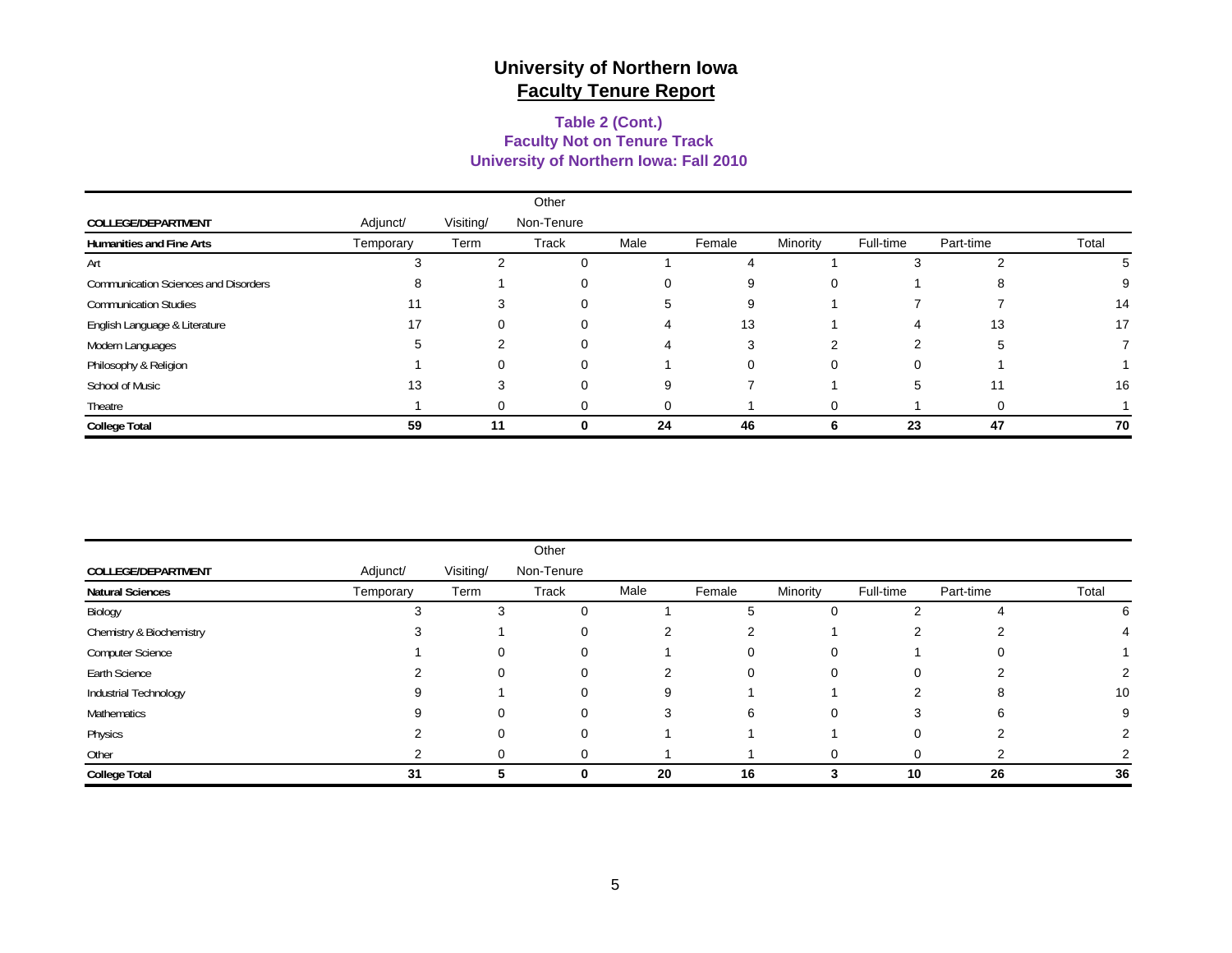#### **Table 2 (Cont.) University of Northern Iowa: Fall 2010 Faculty Not on Tenure Track**

|                                        |           |              | Other        |      |        |          |           |           |       |
|----------------------------------------|-----------|--------------|--------------|------|--------|----------|-----------|-----------|-------|
| COLLEGE/DEPARTMENT                     | Adjunct/  | Visiting/    | Non-Tenure   |      |        |          |           |           |       |
| Social and Behavioral Sciences         | Temporary | Term         | Track        | Male | Female | Minority | Full-time | Part-time | Total |
| Geography                              |           | 0            | ∩            | 3    |        |          |           |           |       |
| History                                |           |              | 0            |      |        | υ        | 0         |           |       |
| <b>Political Science</b>               |           | 0            | 0            | 3    | 0      | 0        | 0         |           |       |
| Psychology                             |           | 0            | 0            | 0    |        | 0        | 0         |           |       |
| School of Applied Human Sciences       | 10        | 0            | 0            | 0    | 10     |          |           |           | 10    |
| Social Work                            |           | $\Omega$     | 0            | 2    | 6      | າ        | 0         |           | 8     |
| Sociology, Anthropology, & Criminology |           | 0            | $\Omega$     |      |        | 0        | 0         |           |       |
| Other                                  |           | $\Omega$     | ∩            | ∩    |        |          | 0         |           |       |
| <b>College Total</b>                   | 33        | <sup>0</sup> | <sup>0</sup> | 13   | 20     | 3        |           | 32        | 33    |

|                  |           |           | Other      |      |        |          |           |           |       |
|------------------|-----------|-----------|------------|------|--------|----------|-----------|-----------|-------|
|                  | Adjunct/  | Visiting/ | Non-Tenure |      |        |          |           |           |       |
|                  | Temporary | Term      | Track      | Male | Female | Minority | Full-time | Part-time | Total |
| Library          |           |           |            |      |        |          |           |           |       |
| Other            |           |           |            |      |        | 0        |           |           |       |
| Total            |           | 0         | 0          |      |        |          |           |           |       |
| UNIVERSITY TOTAL | 199       | 40        |            | 96   | 143    | 21       | 79        | 160       | 239   |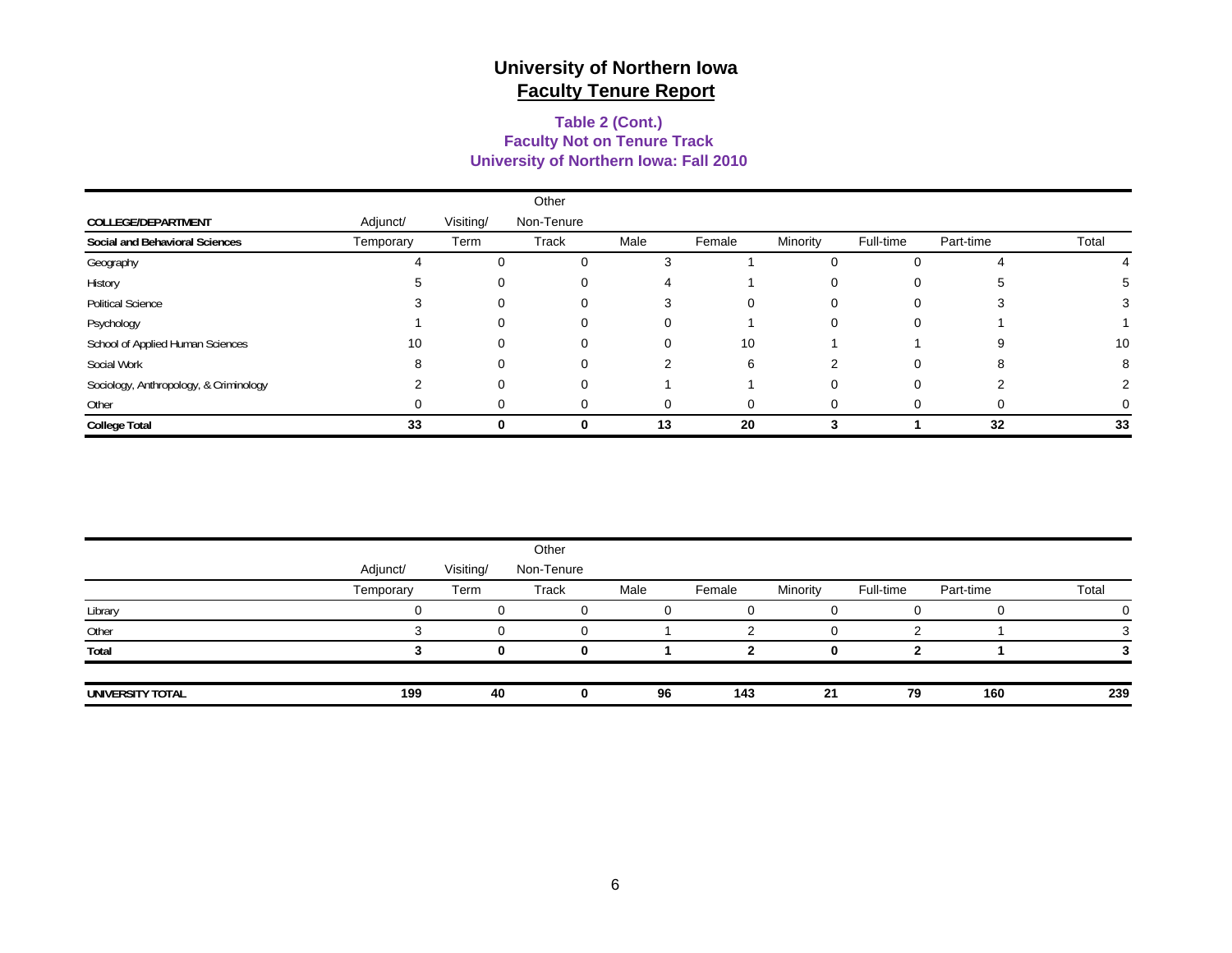#### **Table 3 Faculty by Tenure Status and Rank University of Northern Iowa: Fall 2010**

|                            |          |                           |           |                |       |       | %         | %       |
|----------------------------|----------|---------------------------|-----------|----------------|-------|-------|-----------|---------|
|                            |          | On<br>Not on Tenure Track |           |                |       |       | Tenured   | Tenured |
|                            |          | Tenure                    | Adjunct/  | Visiting/      |       |       | of Tenure | of All  |
| <b>Faculty Rank</b>        | Tenured  | Track                     | Temporary | Term           | Other | Total | Eligible  | Faculty |
| Professor                  | 196      | 0                         | 2         | 0              | 0     | 198   | 100.0     | 99.0    |
| Associate Professor        | 218      | 4                         |           | 0              | 0     | 223   | 98.2      | 97.8    |
| <b>Assistant Professor</b> | 12       | 107                       |           | $\overline{2}$ | 0     | 122   | 10.1      | 9.8     |
| Instructor                 | 37       | 11                        | 190       | 38             | 0     | 276   | 77.1      | 13.4    |
| Lecturer/Other             | $\Omega$ | 0                         | 5         | 0              | 0     | 5     | 0.0       | 0.0     |
| <b>University Total</b>    | 463      | 122                       | 199       | 40             | 0     | 824   | 79.1      | 56.2    |

\*Non-tenure track faculty are not eligible for consideration for the award of tenure. An appointment can be made for either a full-time

or part-time workload and for a fixed term or terms. The faculty rank is normally an instructor.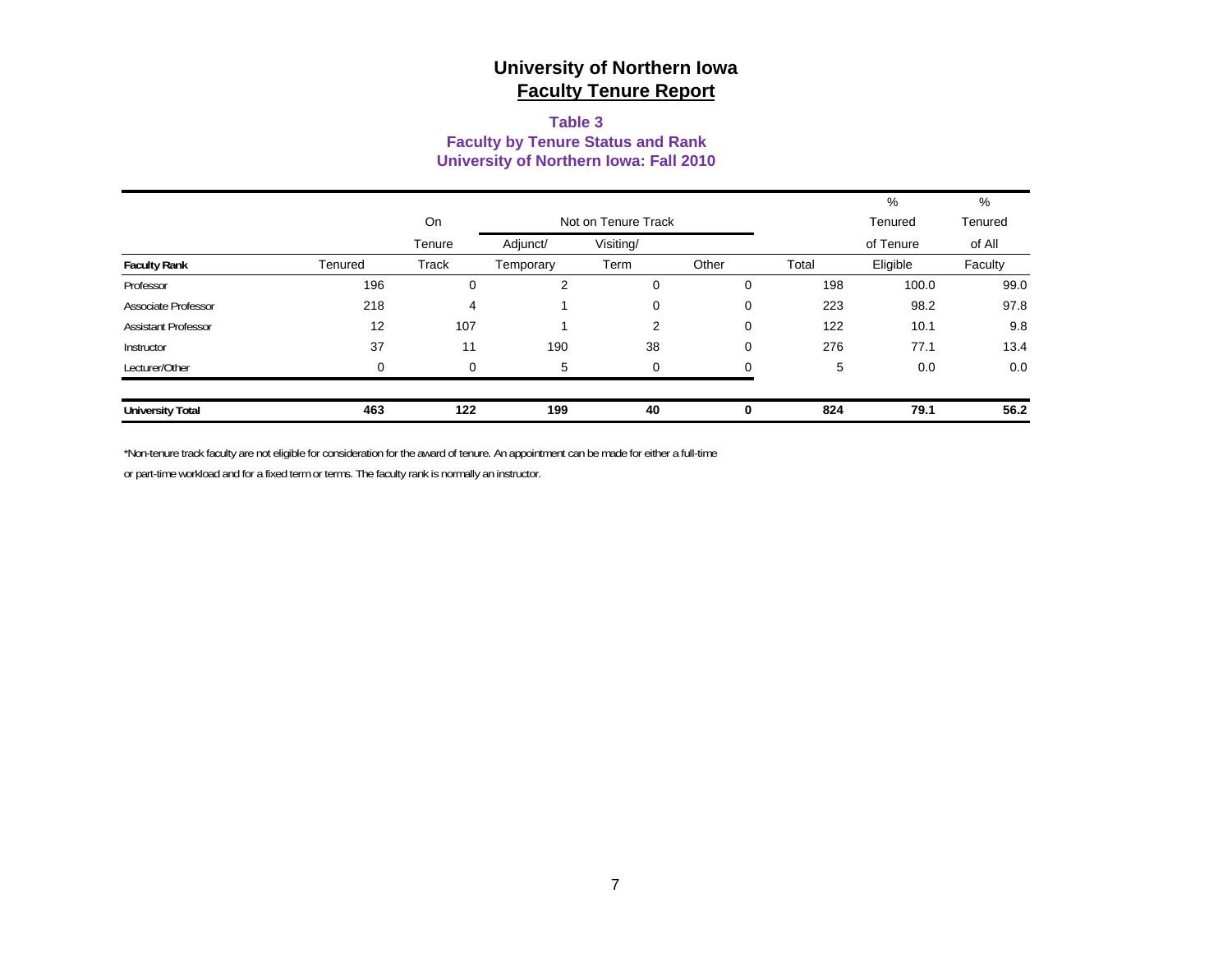#### **Table 4**

#### **Faculty by Gender and Ethnic Group University of Northern Iowa: Fall 2010**

|                                        | American Indian |       | Black/African | Hispanic/ | Native Hawaiian/       | Two or More Races        | White or  |
|----------------------------------------|-----------------|-------|---------------|-----------|------------------------|--------------------------|-----------|
| <b>Faculty Gender and Ethnic Group</b> | Alaska Native   | Asian | American      | ∟atino    | Other Pacific Islander | (Not Hispanic or Latino) | Caucasian |
| Male                                   |                 | 30    |               | 10        |                        |                          | 379       |
| Female                                 |                 | 19    | 12            |           |                        |                          | 346       |
| <b>University Total</b>                |                 | 49    | 23            | 16        |                        |                          | 725       |